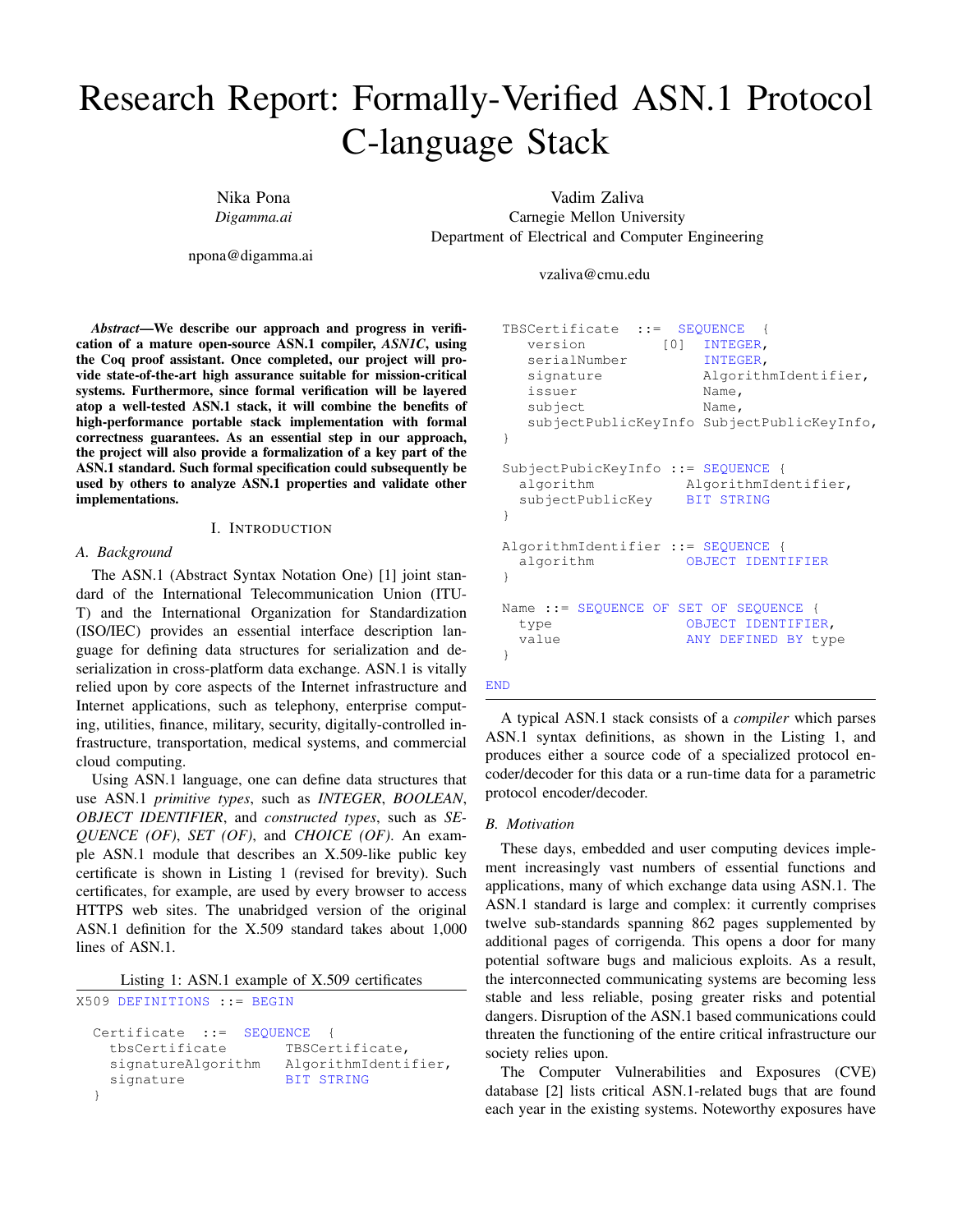already been discovered [3] that clearly illuminate potential vast risk and exposure. We analyzed the last four years of ASN.1-related issues reported in the CVE database<sup>1</sup>. Among the vulnerabilities studied are CVEs for various software and hardware products and vendors, including *Apple*, *axTLS*, *Botan*, *Bounty Castle*, *librcrypto++*, *libtasn*, *LibTomCrypt*, *Linux Kernel*, *MatrixSSL*, *Mozilla NSS (Firefox)*, *Objective Systems*, *OpenSSL*, *PolarSSL*, *RSA BSAFE*, *Samba*, *Samsung*, *Snapdragon*, *strongSwan*, and *Wireshark*. Out of 52 problems analyzed, 39 are related to memory safety, 6 related to stack and heap bounds checking, and 3 are related to issues caused by applications accepting poorly formed ASN.1 input. Proving just following six formal properties can prevent 49 out of 52 vulnerabilities, which is more than 90% of reported vulnerabilities:

- 1) Absence of read memory access violations (reading from memory locations outside of a permitted range).
- 2) Absence of write memory access violations (writing to memory locations outside of a permitted range).
- 3) Strict standard compliance (detecting not well-formed input)
- 4) Guaranteed parser program termination
- 5) Guaranteed bounds on stack size
- 6) Guaranteed bounds on heap size

#### *C. Our approach*

To date, the relevant systems and methods are either (a) automatically tested but not formally verified, (b) use verification approaches which rely on automatic extraction from executable specifications (for example involving network stack synthesis [4], optimizing compilers [5], cryptographic libraries [6], and encoder/decoders [7]), or (c) apply a form of formal verification which only proves partial correctness properties (partial verification of NAT stack proving that only parts of DPDK are specification compliant [8], partial verification of Linux kernel TCP implementation with 55% line coverage and 92% protocol coverage [9]). Consequently, (a) and (c) do not provide sufficient correctness guarantees, while (b) is often impractical due to poor performance and compatibility limitations. In contrast, we pursue a far deeper and comprehensive verification approach to performance and portability and seek to prove actual industrial-level C-code implementation.

As shown in Figure 1, the project begins with ITU-T standard document in the form of human-readable text. We manually convert it into formal specification (H.spec). This is high-level specification (in Coq) which describes the correspondence between data types and packet octets data layout. This specification is one of the outputs of this project and has a value of its own.

The next level of refinement is executable specification (E.spec). Also written in Coq, it declares "encoder" and "decoder" for each type as a pair of pure functions and basically abstracts the encoding/decoding algorithm used in the C function and operates on abstract types such as Coq



Fig. 1: Verification Architecture

integers and lists of bytes. We prove that the E.spec encodes and decodes bytes in conformance with the high-level specification. Moreover, we prove the roundtrip property for each encoder/decoder pair.

From E.spec we can *extract* a fully functional encoder/decoder program in languages supported by the Coq extraction mechanism (e.g. OCaml or Haskell) [10]. Such a possibility is shown in the box on the right in Figure 1, although we do not plan to pursue it yet. However it could be explored in the future, for example, in case we need to generate an ASN.1 stack for special platforms where OCaml code opens some additional opportunities for parallelization, optimization, or integration. One example of such platforms could be MirageOS [11], which is an OCaml-based unikernel.

The box at the left, marked *QuickChick*, represents another possibility we might not pursue immediately. It uses randomized property-based automated testing based on an executable specification to further verify its correctness. This work could be done using QuickChick [12] in Coq. It could also be used to generate a test-suite for the extracted code.

The next level is VST specification (VST.spec). VST stands for Verified Software Toolchain [13], a tool that that formalizes separation logic in Coq using operational C semantics from CompCert. It provides uniform syntax for stating pre- and postconditions of imperative programs execution, as well as tactics that automatize machine arithmetic and sepratation logic proofs. VST.spec states that the C program terminates and returns the machine representation of the value mandated by E.spec and that it satisfies the memory specification consisting of pre- and post-conditions written in separation logic. Correspondence to the memory specification guarantees memory safety. Further, we can add post-conditions about heap and stack bounds.

At the bottom of Figure 1 is a box labeled "C" which represents the existing C code of the *ASN1C* compiler. Using an automated conversion provided by the clightgen tool within the CompCert C compiler [5], we convert this to

<sup>&</sup>lt;sup>1</sup>See Appendix B for more details.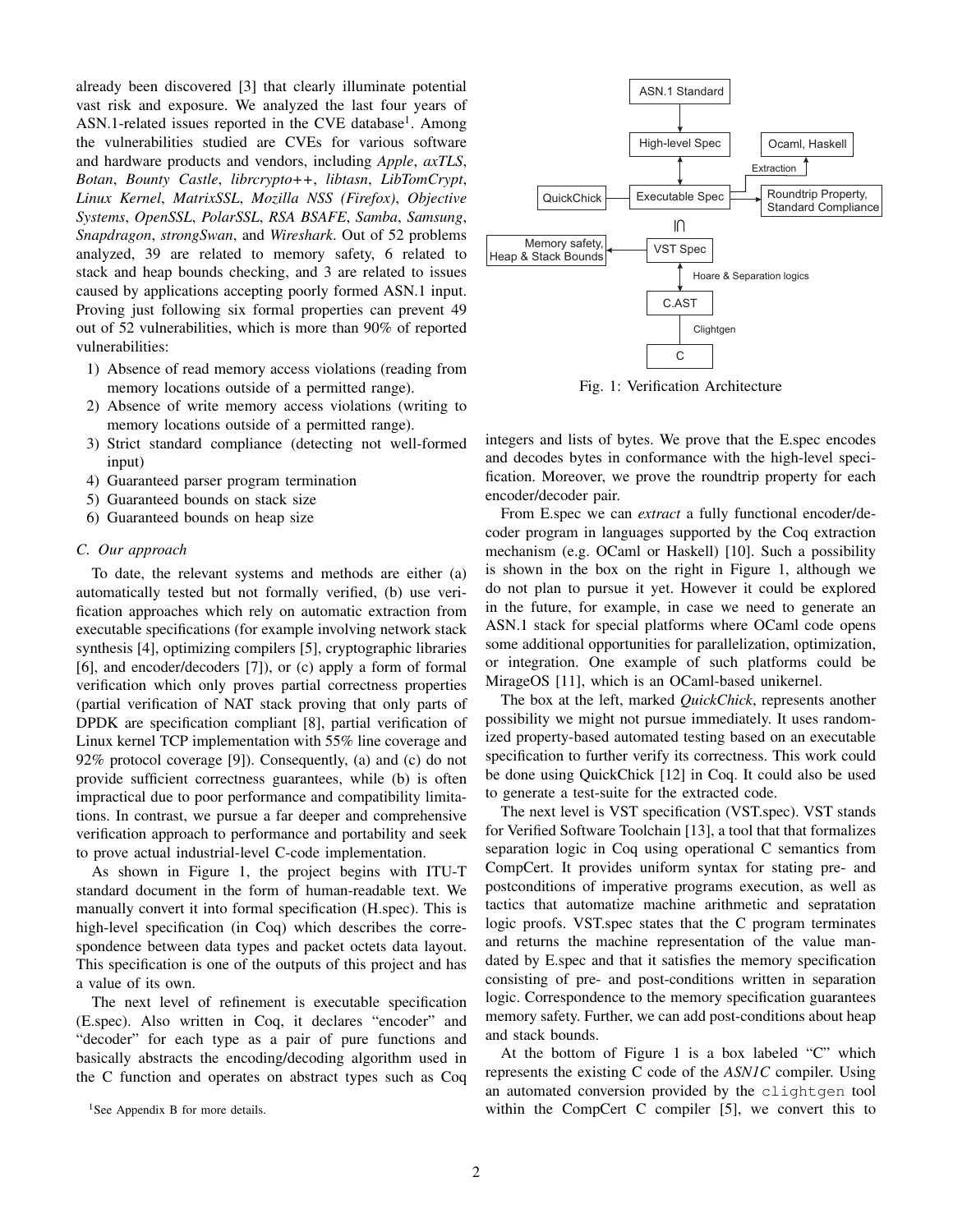Abstract Syntax Trees (AST) (labeled "C.AST" in Figure 1) rendered from a subset of C-language, called Clight [14], which is recognized by Coq. More specifically, CompCert converts C "concrete syntax" to "abstract" Clight syntax. The resulting Clight program is just a reification of the original C program in Coq, retaining its overall structure; Clight is further assigned formal semantics by CompCert that can be used to further reason about the behaviour of programs within Coq.

Finally, as the most critical (and laborious) step of the project, we prove that semantics of Clight translation for each given function correspond to its VST specification. This guarantees that the C program terminates, is memory safe and behaves exactly like the executable and hence the high-level specification.

We perform all the proofs using the Coq Proof Assistant [15]. From the proofs Coq can generate a "certificate," which is a program in a formal language based on the Calculus of Inductive Constructions ("CIC") [16]. The certificate allows 3rd party validation of proofs which have been developed in Coq. The CIC is a small and mathematically well-defined formal language that serves as the underlying formal system of Coq. The generated certificate is automatically validated by the relatively small Coq kernel. Although a fraudulent certificate could hypothetically be created, it would not pass validation when submitted to the Coq kernel. The resulting outcome limits the trust need to rely only on the small CIC formal language and the small Coq kernel.

Additionally, our (modified) version of *ASN1C* could be compiled with the certified CompCert compiler [5] to extend correctness guarantees through all levels down to machine code. This will provide state-of-the-art high assurance suitable for mission-critical systems. Further, since formal verification will be layered atop of a widely used ASN.1 stack, it could be offered to current users immediately. This makes it attractive to new users who require higher assurance levels than current non-verified implementations provide.

# II. PRELIMINARY WORK

Before committing ourselves to this project, we performed some initial exploratory work to try different validation approaches, evaluate tools and libraries, and estimate effort required. Briefly summarized below are the results of some of the work we performed.

# *A. Verifying floating-point numbers encoding*

As a first estimate of the difficulties associated with verifying ASN.1-related programs, we wrote formal specification of an encoder-decoder pair for a small but particularly errorprone subset of the standard – *floating-point numbers*. The development is available on github [17]. Our first approach was relatively straightforward: define types representing ASN.1 encoded data in Coq, provide functions for converting between representations, and prove that they operate correctly. In particular, we proved the roundtrip property for the defined encoders/decoders (i.e. the decoder is the inverse of the encoder).

Although providing guarantees of correctness, this technique has major disadvantages. First of all, our definitions, being written in pure Coq, have only one connection to the real world - through automatic code extraction. This immediately creates a set of problems:

- Automatic code extraction from Coq is not formally verified.
- Extracted code generally runs much slower than its counterparts implemented in other languages<sup>2</sup>.
- Extracted code might not be compatible with other code or viable in some real-world use-case scenarios.

However, this exploration allowed us to home in on what approaches to verification are viable and improve our effort estimates. Moreover, we tested specification and proving techniques which will be useful for future experimentation.

#### *B. Verifying simple* ASN1C *function*

To estimate the effort required to formally verify C code and to experiment with various verification strategies, we decided to try to verify a small function from an existing ASN.1 compiler. We chose function asn\_strtoimax\_lim from the *ASN1C* compiler. *XER* decoding functions for *INTEGER*, *OBJECT-IDENTIFIER*, and *RELATIVE-OID* types (and hence all constructed types that use these primitive types) critically depend on this function. The function is relatively simple but at the same time, it uses many features of C that make verifying imperative programs challenging.

The only specification was the following comment in the source code:

*Parse the number in the given string until the given \*end position, returning the position after the last parsed character using the same (\*end) pointer. WARNING: This behavior is different from the standard strtol/strtoimax(3).*

Additional specification details must be inferred from the source code and usage examples. Full source code of the function is included in Appendix A.

*1) Problems discovered:* Despite that fact that this function lineage could be traced back 15 years and that it is part of mature, well-tested ASN.1 compiler presently used in many production systems, we found three bugs or problems in the current implementation. These had never been reported before and had passed all human code reviews as well as unit and fuzzying tests.

*a) Negative range bug:* When we go beyond the allowed *integer* range, an incorrect result is given for some inputs. For example, assuming we are working on an 8-bit system and the maximum signed integer (MAX\_INT) value is 127, parsing the input string "-1281" is successful and returns the value -127 instead of the expected range error message. This happens whenever the input string represents a number smaller than MIN\_INT, due to the fact that its absolute value is greater than MAX\_INT, thus the negative number cannot be treated

<sup>2</sup>The extracted code performed 15 times slower than the *ASN1C*.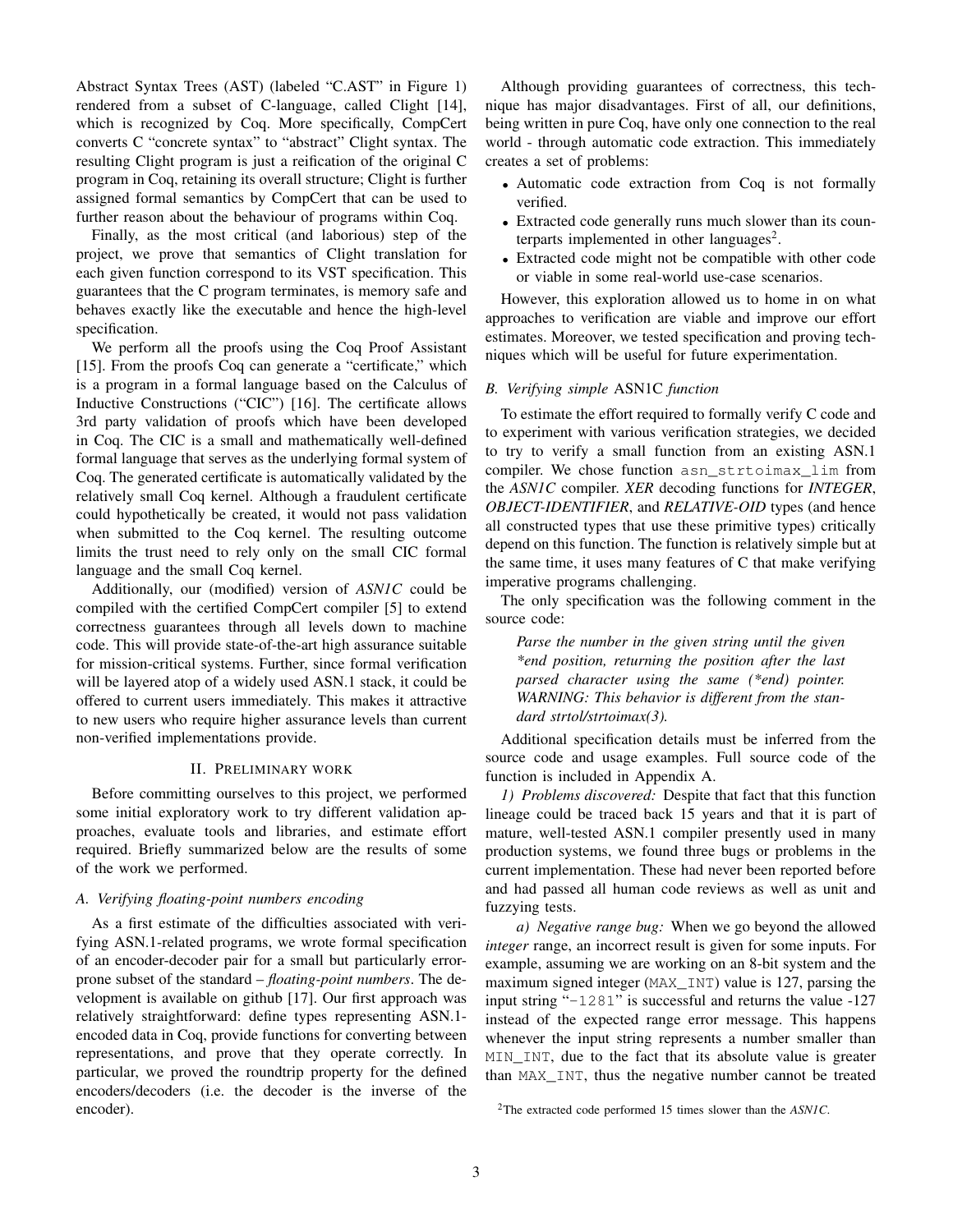as a value  $\times$  sign when the value is represented as *integer*. This bug was reported and promptly fixed by developers.

*b) Problem with pointer aliasing:* Another bug we discovered was related to potentially overlapping memory areas pointed by argument pointers. Under some circumstances, the value of the end pointer parameter is treated as a part of the input data, and the resulting error value could be incorrect. This bug would never occur if the function is always called with non-overlapping pointer arguments. However this may be viewed as an implicit pre-condition which should be part of the function's specification.

*c) Specification ambiguity:* After addressing the two bugs we discovered, we were able to successfully verify that the function finally corresponds to the specification we wrote for it. However, the following behavior was noticed; for input "a", it records the value 0 (the same behaviour as for input "0") and returns the EXTRA\_DATA error message (the same behaviour as for input "0a"), which was probably unintended.

*2) Direct operational semantics proof:* First we formulated functional correctness and proved it using big-step operational semantics of *C light*, defined in CompCert. In this proof, we used pure-function re-implementation in Coq as an intermediate specification.

This function took addresses as inputs and operated on memory using load and store operations from *CompCert's* memory model, while calculating the resulting machine integer value. The proof went by induction on the distance between input pointers and the main difficulty apart from trying to prove a faulty program (that's when we discovered two bugs) was operational semantics control flow minutiae and machine arithmetic proofs. However, only a couple of lemmas about the specification were needed, and proofs of different cases were very repetitive. Since functional and memory specification were intertangled, it was more difficult to read the specification and make sure it was correct. Hence, we missed the specification "bug" mentioned above.

*3) Proof using VST:* The *Verified Software Toolchain* offers solutions to problems we encountered while doing direct operational semantics proof; it has good automation of control flow, some automation for machine arithmetic, and clear separation of functional and memory-related parts of the specification. It also provides a uniform way of stating functional correctness and memory safety, which reduces the chances of having the wrong specification. Proofs here are done using *separation* logic implemented in Coq, which are proven to be sound with respect to operational semantics of CompCert. Similarly as before, we rely on C light syntax and semantics. VST has tactics that can solve simple entailments in these logics. However, they are not powerful enough to significantly reduce the overall proof effort. In fact, with respect to memory safety specifications, direct operational semantics proof were shorter and more straightforward. However, this problem can be solved by improving the existing tactics and fine-tuning the specification style, so in the end we find this approach more viable for a large project.

In this simple example, we test our architecture from Section I-C. First, we write a high-level specification of this function in declarative, relational style (H.spec). Each constructor corresponds to a return message (state) and stores a value and the number of iterations of the function (used to store the result in memory). Such specification can be easily examined and refined.

```
(* Relation between input string, value,
  index an asn_strtox_result_e error message *)
 Inductive asn_strtoimax_lim : list byte → Z →
Z \rightarrow asn_strtox_result_e \rightarrow Prop :=
  (* Invalid data encountered *)
  | ERROR_INVAL:
     asn_strtoimax_lim nil 0 0 ERROR_INVAL
  (* More data expected (e.g. "+") *)
  | EXPECT_MORE : ∀ ls c,
     ls = [c] \rightarrowis_sign c = true →
     asn_strtoimax_lim ls 0 1 EXPECT_MORE
 (* Non-digit encountered *)
 | EXTRA_DATA : ∀ c ls z i,
     asn_strtoimax_lim ls z i OK →
     is digit c = false \rightarrowasn_strtoimax_lim (ls ++[c]) z i EXTRA_DATA
   ...
```
The next level is the *executable specification* Z\_of\_string (E.spec), which we prove to be equivalent to the relational specification. However, it could be extracted to Coq and is easier to use in future proofs of semantic equivalence with C code. Here, we experiment with two approaches. The function Z\_of\_string can serve as a functional specification for asn\_strtoimax\_lim and differs little from the relational specification.

```
Fixpoint Z_of_string_loop (s : list byte)
         (val i : Z) (b : B) :=match s with
      [] \Rightarrow \{ | OK; val; i | \}c :: t \ddot{i} \Rightarrowif is_digit c
      then let val' := app_char b val c in
           if bounded val'
           then Z_of_string_loop tl val' (i + 1) b
           else {| ERROR_RANGE; val'; i; |}
      else {| EXTRA_DATA; val; i; |}
    end.
Definition app_char (b : B) v c :=
  if b then v * 10 + (Z_ofူchar c)else v ∗ 10 − (Z_of_char c).
```
Since Z\_of\_string has a different structure from the C implementation, the proof requires many lemmas to connect functional specification to the C code and complicate the loop invariant. It is more effective to separate the functional aspect of the proof from the C-proof as much as possible to allow for more automation in the proof of C function correctness. Thus, we define another intermediate specification Z\_of\_string\_C, which is basically functional reimplementation of the C function, like the one used in the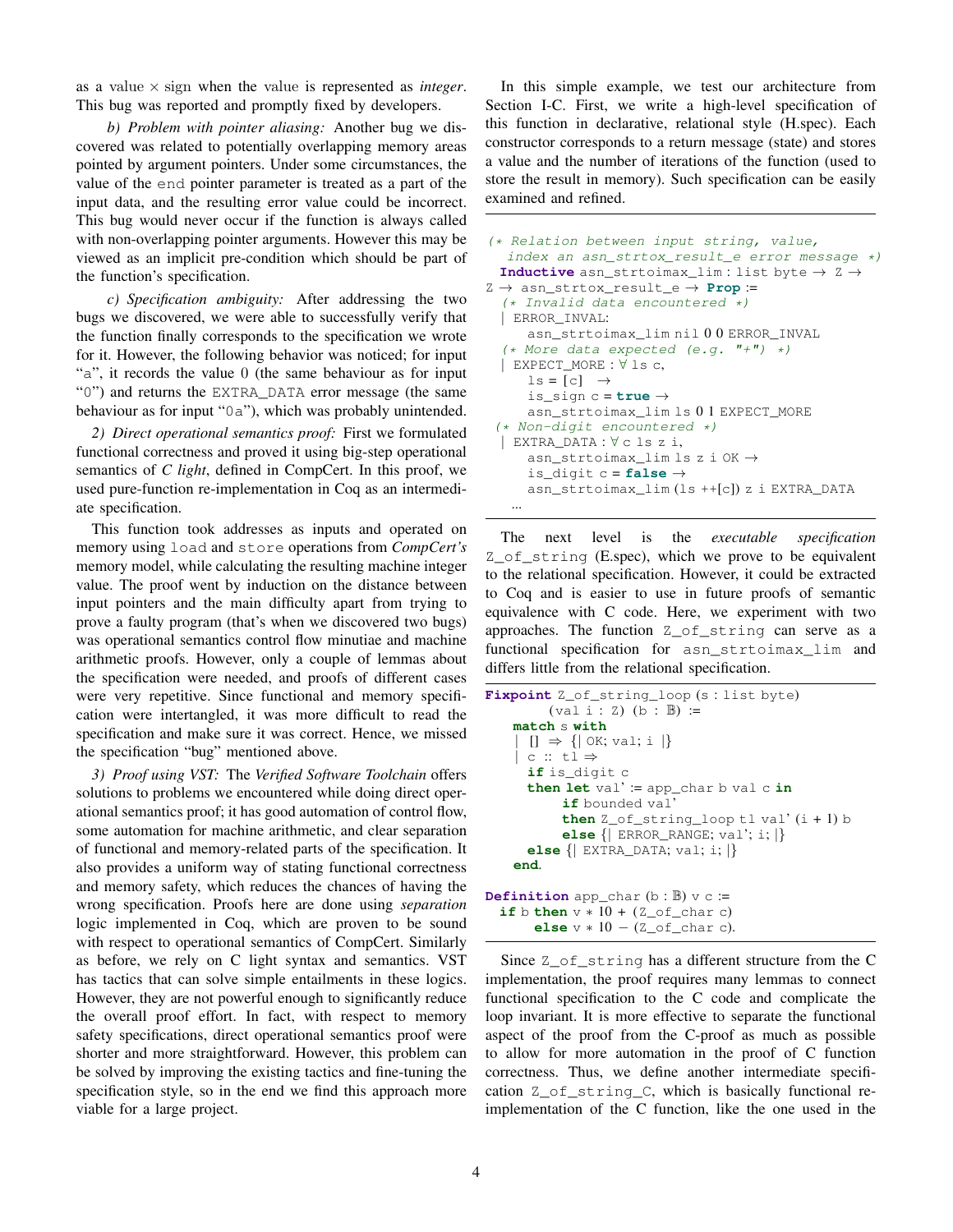operational semantics proof but without mention of memory or machine integers. Then, we prove that Z\_of\_string\_C is equivalent to Z\_of\_string, which is a simple functional correctness proof that allows eliminating the need for additional lemmas in the C proof that connect the abstract specification with the C code structure.

```
Fixpoint Z_of_string_loop_C (s : list byte)
          (val i : Z) (b : B) :=match s with
    \vert \vert \vert \Rightarrow {\vert \vert OK; val; i \vert \}| c :: t1 \Rightarrowif is_digit c
      then let d := (Z_of_char c) inlet val' := val∗10 + d in
           if v < ? upper boundary
           then Z_of_string\_loop_C t1 val' (i + 1) belse if (v =? upper_boundary)
                      &(d \leq ? (last\_digit\_max b))then match tl with
                        [ ] \Rightarrow { | OK; val'; (i + 1) | }| c :: tl ⇒
                        if is_digit c
                        then {| ERROR_RANGE;
                                 app_char b val' c;
                                 (i + 1) |}
                        else {| EXTRA_DATA;
                                 val';
                                 (i + 1) |}
                      end
                 else {| ERROR_RANGE; val'; i |}
      else {| EXTRA_DATA ; val; i |}
    end.
```
We then wrote two VST specifications: one that uses the high-level specification and one that uses executable specification to state functional correctness. Memory specification for the function is expressed in terms of special memory or *spatial* predicates. For instance, the predicate (data at t  $\exists s \, p$ ) states that at the address p there is content  $\exists s$  of type t. One can combine such predicates with usual propositional connectives or with *separation conjunction* (here written as ; ). Intuitively, if  $P$  and  $Q$  are spatial predicates,  $P$  and  $q$ are pointers, then  $(P(p)$ ;  $Q(q)$  means that  $P(p)$  and  $Q(q)$  are true in separate sub-heaps of the memory or, in other words, that the pointers  $p$  and  $q$  don't overlap. Since we compare pointers between str and \*end in the body of the function, we also have to ensure that they are valid pointers according to the C standard, are comparable (i.e. point within the same object), and non-overlapping. For instance, the memory precondition for the function will now have the following form:

```
PRE ((* str and *end are valid pointers *)
     valid_pointer ∗end; valid_pointer str ;
     (* str points to contents
     ls of type char array *)
     data_at (array char) ls str ;
     (* end points to end' *)
     data_at (ptr char) ∗end end;
     (* intp points to some value v *)
     data_at long v intp)
```
Moreover, the post-condition will record the changes in memory. We then prove that, given the precondition and after the execution of asn\_strtoimax\_lim, the post-condition will hold.

```
POST((* the fist four lines of the precondition
       didn't change after execution *)
     ...
    let r := result (Z_of_string ls) in
     (* in 3 cases intp stays unchanged,
       otherwise store the end value
        of Z_of_string *)
     match r with
       | ERROR_RANGE
        | ERROR_INVAL
       | EXPECT_MORE ⇒
         data_at long v intp
       | \_ \Rightarrow data_at long
                    (value (Z_of_string ls))
                     intp
     end ;
     (* if str >= end, end doesn't change,otherwise store the address of the last
        char read (before going out of range,
         reading extra data
       or success) *)
     let i := index (Z_of_string ls) in
     if str <? ∗end
     then data_at (ptr char) (str + i) ∗end
     else data_at (ptr char) ∗end end).
```
Given experiments on this example, we delineated our strategy for proving *ASN1C* correctness as described in Section I-C.

# III. PROJECT SCOPE AND PLAN

The International Telecommunications Union X.509 standard [18] defines the format of public key certificates used in many cryptographic Internet protocols (including TLS/SSL, the basis for HTTPS protocol for secure browsing the web), certificate revocation lists, certification path validation, electronic signatures, and many other essential applications. X.509 is based on ASN.1, using an important subset (Distinguished Encoding Rules, "DER") of ASN.1 [19] [20].

To limit the scope of the initial stage of the project while exercising and showcasing all features of the complete ASN.1 standard, we focus the detailed verification on the DER part, which can immediately be used to implement verified X.509 stacks for use in production applications.

The *ASN1C* compiler supports BER, DER, CER, XER, PER and OER encoding/decoding rules. The total backend code is around 21,000 lines of code. We estimated X.509 related part to be around 3,000 lines of code. To compare, it took 18 person-years to write and verify 8,700 lines of code of *sel4*, a formally verified operating-system kernel [4]. This gives us a conservative estimate of 6 person-years for this project. However, in the aforementioned project most of the time was used to develop technologies that are already available in the Coq community (formal semantics of C, some automation for machine integer arithmetic and separation logic proofs in VST).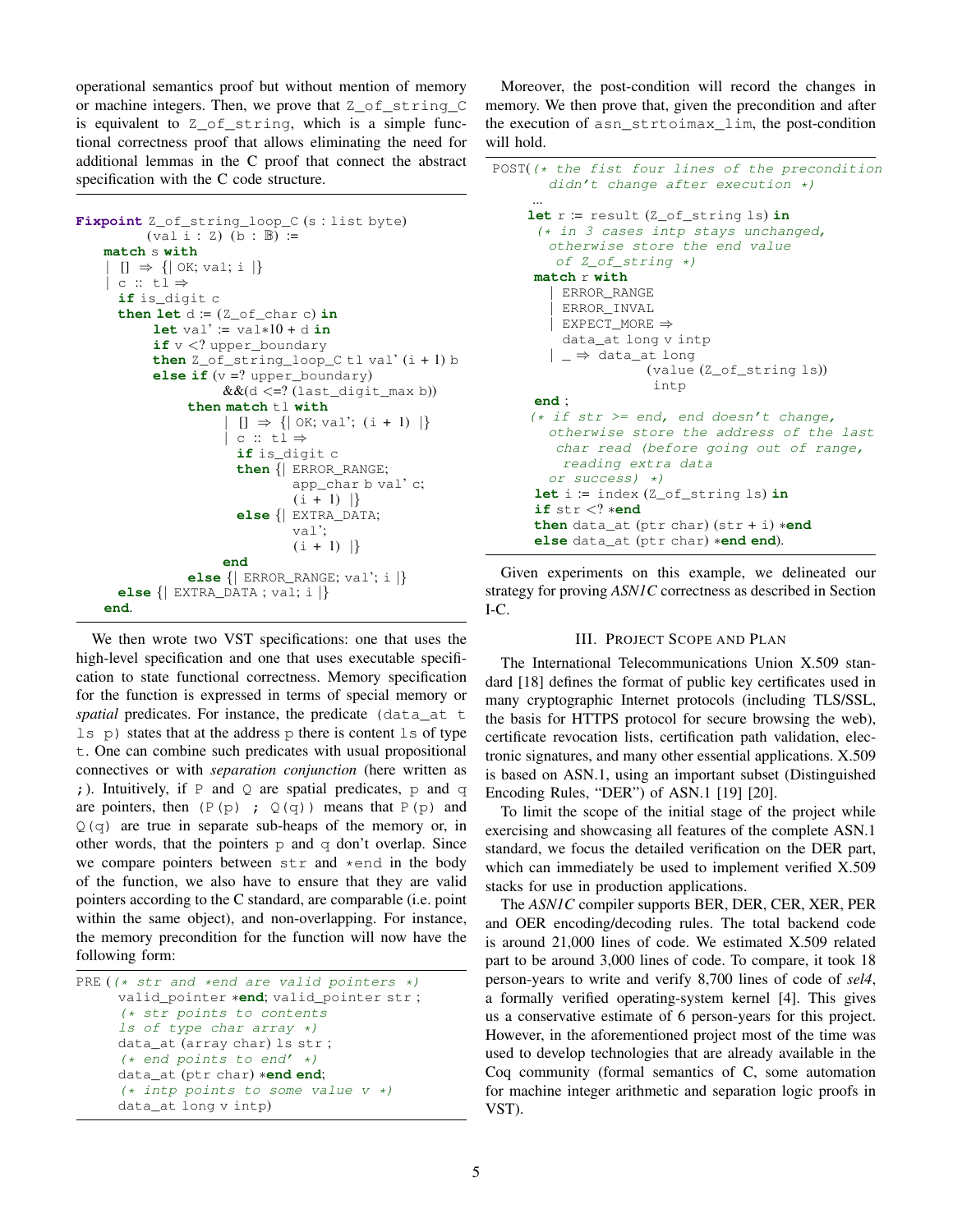The X.509 focus provides a setting to answer after completion of the 1st stage essentially all questions to determine the technical feasibility of the proposed concept of full ASN.1 stack verification. These questions include the following points:

- 1) How *ASN1C* source code needs to be refactored to make it suitable for verification. In particular:
	- a) Which features of general C-language unsupported by CompCert's C language semantics need to be avoided?
	- b) Are there any code organization changes which will aid structuring proofs (for example to make it easier to relate each function to a corresponding lemma)?
	- c) Are there any simplifications which could be done to *ASN1C* code by removing rarely used or obscure features that will make it easier to verify?
	- d) Since the *ASN1C* code base dates back more than a decade, are there are any low-level manual optimizations that could be eliminated by a combination of modern compilers and hardware that can handle them as well?
- 2) What high-level properties can be proven which will translate into additional code safety guarantees?
- 3) How should formalization of ASN.1 standard in Coq be written? - i.e. How to balance clarity, readability, and comprehensiveness?
- 4) How many of the proving steps could be automated and how can these automations speed up the proof process? Can they be used to estimate the effort required to prove the remainder of the ASN.1 stack?
- 5) How many of the proving methodologies and tools developed during the first phase could be re-used to prove similar software and other protocols?
- 6) Are executable specifications of encoders/decoders completely sufficient to "extract" a working skeleton of the ASN.1 stack in OCaml? How much of additional "glue" code needs to be written to transform the result into a working product? How do code size and the performance of such extracted stack compare to the original C-language implementation from *ASN1C*?

To address these questions determining the technical feasibility of our proposed concept, we defined key tasks and objectives:

- Task 1 Formalization of X.509-Relevant Parts of ASN.1 Specification
- Task 2 Refactoring of the ASN1C C Code Implementation of ASN.1
- Task 3 Primitive and Constructed Type Verification
- Task 4 Proof of Additional High-Level Properties
- Task 5 Code Extraction from Execution Specification
- Task 6 Final Code, Associated Documentation, Estimates of Additional Work

# IV. PROJECT STATUS

Now, we are working in parallel on the high-level specification of the standard and executable specification of the *ASN1C* encoders/decoders, while recording changes that should be made to the C code.

We start by formalizing BER and DER encoding rules for several primitive and constructed types in relational style. Each premise of a constructor formalizes (part of) a paragraph in the standard. E.g., for boolean type:

```
Inductive DER_Bool : B→ list byte → Prop :=
| False_Bool_DER : (* 8.2.2 *)
   DER_Bool false [all_zero]
| True_Bool_DER : (* 11.1 *)
   DER_Bool true [all_one].
```
Then we use our primitive type specifications to formalize DER relation for each type using predicates about length and tags. The formalization is first-order, thus it can be easily translated to other languages than Coq. Moreover, the relation to the text is straightforward, which will ease its inspection and validation.

```
Inductive DER : asn_value → list byte → Prop :=
| Bool_DER b t v:
    PrimitiveTag t \rightarrow (* 8.2.1 *)
    DER_Bool b v \rightarrowDER (BOOLEAN b) (t ++[Byte.one] ++v)
 | Integer_short_DER t v z :
    PrimitiveTag t \rightarrow (* 8.3.1 *)
    length v = 1 \rightarrow (+8.3.2, case 1*)DER Integer z v \rightarrowDER (INTEGER z) (t ++[Byte.one] ++v)
| Integer_long_DER t l v z:
    PrimitiveTag t \rightarrow (* 8.3.1 *)
    DefiniteLength (length v) 1 \rightarrow (+10.1 \cdot \cdot)1 < length v \rightarrow (* 8.3.2, case 2 *)
    v[1] := all\_one \rightarrow (* 8.3.2, (a) * )get_bit 7 v[1] = 1 \rightarrow (+8.3.2, (b) +)DER Integer z v \rightarrowDER (INTEGER z) (t ++1 ++v)
     ...
```
We write executable specification that is close to the actual implementation, since we have to keep in mind the future proof effort, especially with respect to the C code. This involves devising structures and functions that are easily translatable to their C counterparts.

The *ASN1C* compiler has a modular structure, so we can proceed with verification in a modular way by exploiting this structure. From a high-level view, the *ASN1C* compiler consists of the library of primitive type decoders (*INTEGER*, *BOOLEAN*, *FLOATING POINT*, etc.). Each of these can be verified with respect to its ASN.1 specification. Our previous work on floating point numbers is an example of this. We start with the simplest types; we write the executable specification that corresponds to the C function; and then check it with respect to the specification. Even for the simplest boolean type, we find that the decoder was not behaving according to the standard; in particular, several encodings for boolean values were possible, which clearly violates the ASN.1 standard for DER encoding/decoding.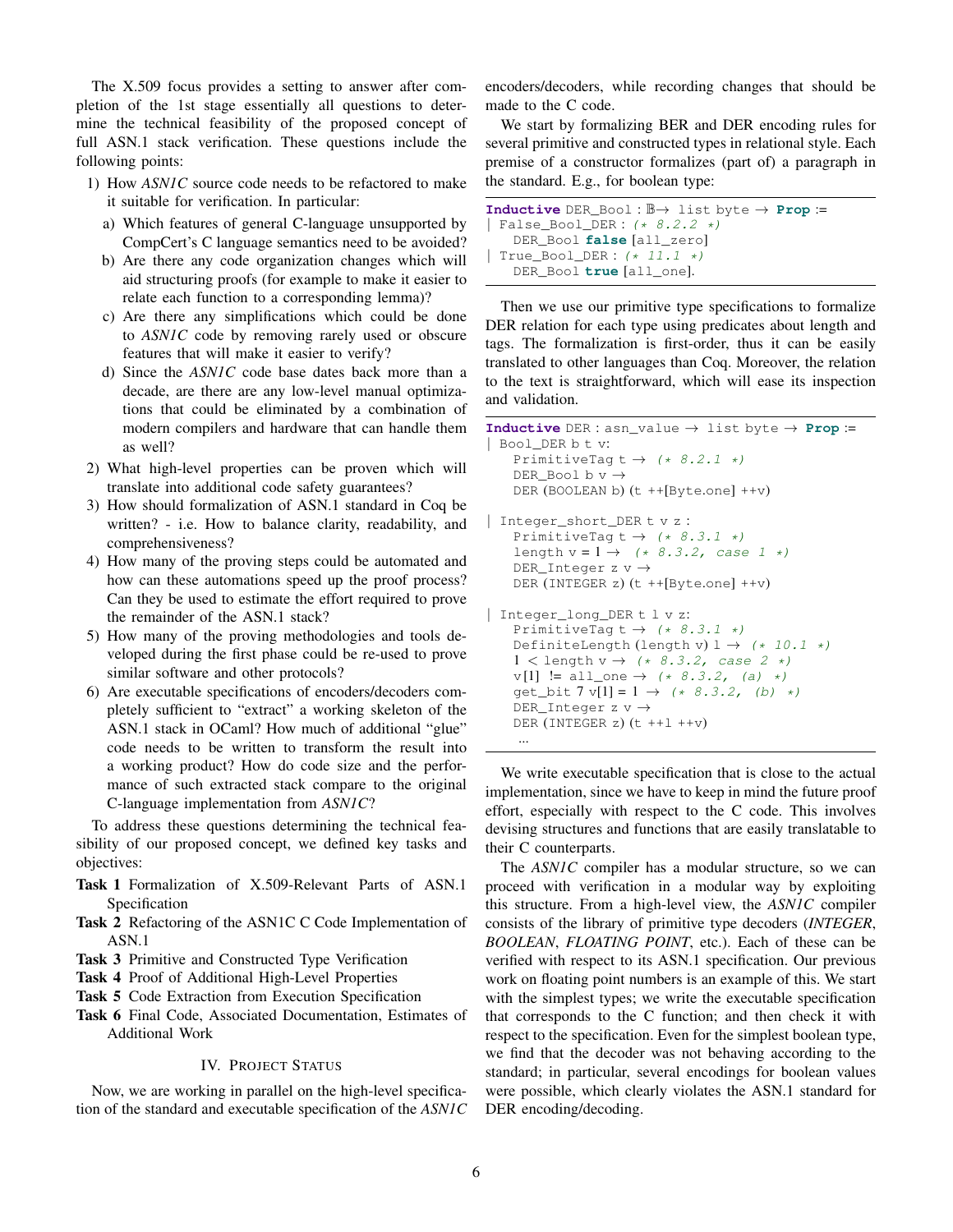Furthermore, the compiler contains functions that decode/encode constructed types (such as *SEQUENCE*, *CHOICE*, *SET*). Then, from a given ASN.1 type definition, the *ASN1C* compiler produces an internal representation of that type, specifying which existing decoders/encoders to apply and in which order, as well as the output/input C structures for the functions. In Coq, these internal representations correspond to trees with nodes labelled by the type's tags and decoder/encoder types.

```
Inductive decoder_type := BOOLEAN | INTEGER ...
Inductive TYPE_descriptor :=
 DEF { tags : list Z;
       decoder : decoder_type;
       elements : list TYPE_descriptor
     }.
```
Then, a constructed type decoder has type TYPE\_descriptor → list byte → **option** asn\_value and traverses the tree and applies the respective primitive decoders (this is a simplified definition; in the actual implementation, we use stream monad for input and monadic error handling). In *ASN1C*, the decoder is implemented as a recursive function that readily translates into a nested or mutually recursive function in Coq.

Given a particular ASN.1 type definition that translates into a TYPE\_descriptor, the decoder function for that particular type corresponds to a transition system with states where primitive decoders are called. Hence, one of the ways we can formalize the compiler is as a function that creates a transition system from a given ASN.1 type definition or TYPE\_descriptor tree. Since the run of the recursive decoder function corresponds to the transition system, we can use this model in the proof of implementation correctness.

The decoder function could also be viewed in terms of a sequence parser combinator, known from the monadic parser combinators approach [21]. Given decoders p1, p2 : decoder asn\_value for primitive functions, it is possible to add an operator seq that takes two decoders and applies them sequentially seq  $p1 p2$ . Then the compiler can be seen as producing the concrete combination of parsers given the TYPE\_descriptor. Currently, we are experimenting

with these approaches.

# V. RELATED WORK

Microsoft's EverParse project [22] is the closest to what we do. However, they don't verify the existing protocol stack but build their own. They define their own input language which accepts C-like type definitions, which automatically generate specifications, their implementations, and proofs of correctness. This is possible because the produced decoders are combinations of existing parsers that are proved correct in F\*. They follow the tradition of parser combinators. Starting with primitive parser combinators fail, return[x], read\_byte, and monadic composition of two parsers and\_then, one can define combinators for parsing of pairs, mapping of functions on parser results, filtering of parser results etc. For each combinator there are two implementations: functional and Clike. C-like implementation is written in a subset of F\* that models imperative language, called Low\*. Functions written in Low\* operate on memory addresses and use machine integer formalization. They rely on automatic extraction from Low\* to C using the tool Kremlin.

The project Narcissus [7] also constructs correct binary parsers from a verified library of combinators written in Coq, but it generates only functional parsers and has the same disadvantages as our preliminary work on floating-point parsing. Built on Narcissus, there is a verified compiler in Coq for parsers and formatters specified by Protocol Buffers.

Galois, Inc. did some work on ASN.1 verification in the past (circa 2012) [23]. It appears that they abandoned the goal of full ASN.1 verification [24] that we pursue in our project with our more pragmatic approach; Galois is now only exploring a limited subset ASN.1 verification adequate for the "vehicleto-vehicle" (V2V) market [25], but that particular subset has limited applicability, and their effort is limited by constraints of their chosen approach.

The project is in active development right now, but given the ambitious scope a significant effort is required for it's completion. While Digamma.ai is committed to sponsor the initial stage of the project, we are currently looking for industry and academic partners to join us in the full ASN.1 verification endeavor.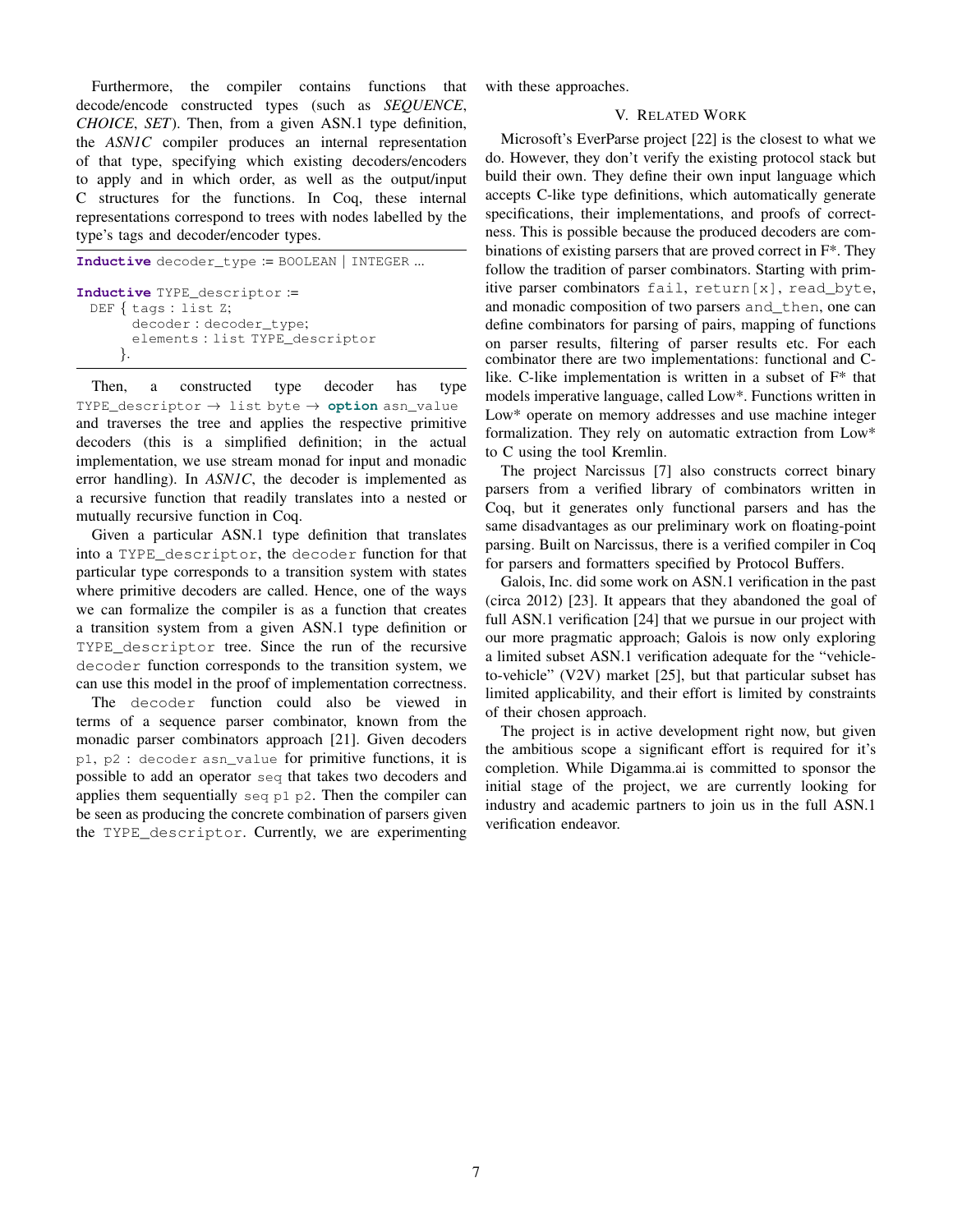```
enum asn_strtox_result_e
asn_strtoimax_lim(const char *str, const char **end, intmax_t *intp) {
    int sign = 1;intmax_t value;
#define ASN1 INTMAX MAX (("(uintmax t)0) >> 1)
    const intmax_t upper_boundary = ASN1_INTMAX_MAX / 10;
          intmax_t last_digit_max = ASN1_INTMAX_MAX % 10;
#undef ASN1_INTMAX_MAX
    if(str >= *end) return ASN_STRTOX_ERROR_INVAL;
    switch(*str) {
    case ' -' :
     last_digit_max++;
     sign = -1;
      /* FALL THROUGH */case '+':
      str++;
      if(str >= *end) {
        *end = str;return ASN_STRTOX_EXPECT_MORE;
      }
    }
    for(value = 0; str < (*end); str++) {
        switch(*str) {
        case 0x30: case 0x31: case 0x32: case 0x33: case 0x34:
        case 0x35: case 0x36: case 0x37: case 0x38: case 0x39: {
            int d = *str - '0';if(value < upper_boundary) {
                value = value \star 10 + d;
            } else if(value == upper_boundary) {
                if(d <= last_digit_max) {
                    if(sign > 0) {
                     value = value * 10 + d;} else {
                      sign = 1;
                      value = -value * 10 - d;}
                } else {
                  *end = str;return ASN_STRTOX_ERROR_RANGE;
                }
            } else {
              *end = str;
              return ASN_STRTOX_ERROR_RANGE;
            }
        }
            continue;
        default:
            *end = str;*intp = sign * value;return ASN_STRTOX_EXTRA_DATA;
        }
    }
    *end = str;*intp = sign * value;return ASN_STRTOX_OK;
}
```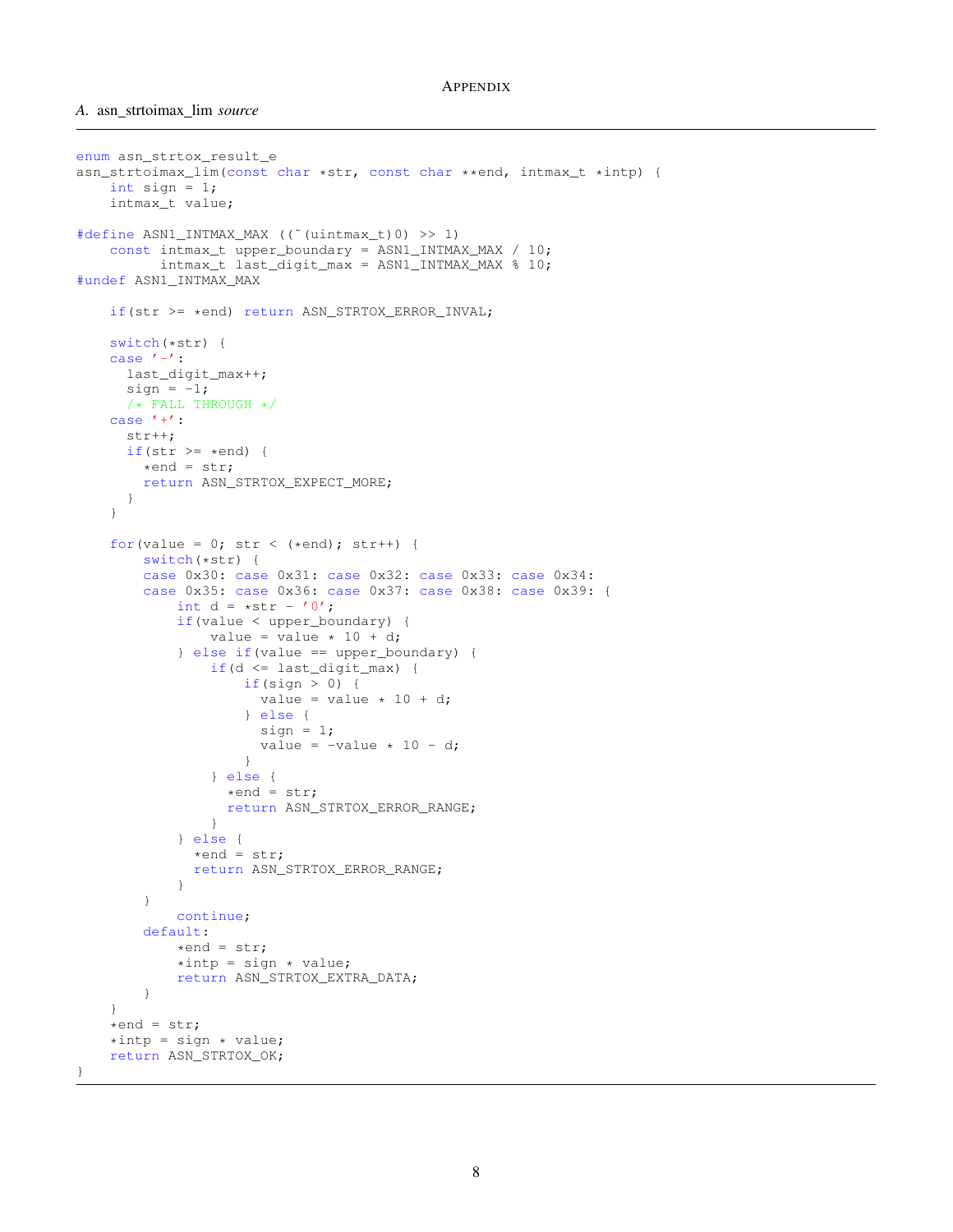# *B. ASN.1 Vulnerabilities Analysis*

| <b>CVE</b>              | Product                             | <b>Property violated</b>                      | <b>Description</b>                                                                                                            |
|-------------------------|-------------------------------------|-----------------------------------------------|-------------------------------------------------------------------------------------------------------------------------------|
| 2015-7061               | Apple *OS                           | Memory safety (write)                         | remote attackers to execute arbitrary code or cause a denial of                                                               |
|                         |                                     |                                               | service (memory corruption) via a crafted certificate                                                                         |
| 2015-7060               | Apple *OS                           | Memory safety (write)                         | denial of service (memory corruption) via a crafted certificate                                                               |
| 2015-7059               | Apple *OS                           | Memory safety (write)                         | denial of service (memory corruption) via a crafted certificate                                                               |
| 2018-16253              | axTLS                               | Parsing only well-formed input                | X.509 metadata verification                                                                                                   |
| 2018-16149              | axTLS                               | Memory safety (read)                          | blindly trusts the declared lengths in the ASN.1 structure                                                                    |
| 2017-1000416            | axTLS                               |                                               | coding error in the ASN.1 parser                                                                                              |
| 2016-9132               | Botan                               | Memory safety (write)                         | decoding BER data an integer overflow; memory corruption                                                                      |
| 2015-5726               | Botan                               | Memory safety (read)                          | remote attackers to cause a denial of service (application crash)                                                             |
| 2016-1000342            | <b>Bouncy Castle</b>                | Parsing only well-formed input                | introduction of 'invisible' data into a signed structure                                                                      |
| 2016-1000338            | <b>Bouncy Castle</b><br>Gemalto ACC | Parsing only well-formed input                | introduction of 'invisible' data into a signed structure<br>remote attackers to execute arbitrary code                        |
| 2017-11496<br>2016-9939 | libcrypto++                         | Memory safety (write)<br>Bounds on heap size  | If there is not enough content octets in the ASN.1 object, then                                                               |
|                         |                                     |                                               | the function will fail and the memory block will be zeroed even                                                               |
|                         |                                     |                                               | if its unused. There is a noticeable delay during the wipe for a                                                              |
|                         |                                     |                                               | large allocation                                                                                                              |
| 2015-2806               | libtasn1                            | Memory safety (write)                         | remote attackers to have unspecified impact via unknown vectors                                                               |
| 2016-6129               | LibTomCrypt                         | Memory safety (read)                          | does not validate that the message length is equal to the ASN.1                                                               |
|                         |                                     |                                               | encoded data length                                                                                                           |
| 2019-9162               | Linux Kernel                        | Memory safety (read/write)                    | out-of-bounds read and write operations possible                                                                              |
| 2016-2053               | Linux Kernel                        | Parsing only well-formed input                | Skipping non-optional fields after optional                                                                                   |
| 2016-0758               | Linux Kernel                        | Memory safety (read)                          | local users to gain privileges via crafted ASN.1 data                                                                         |
| 2019-13470              | MatrixSSL                           | Memory safety (read)                          | out-of-bounds read                                                                                                            |
| 2016-6891               | MatrixSSL                           | Memory safety (read)                          | (out-of-bounds read) via a crafted ASN.1 Bit Field primitive                                                                  |
| 2016-1950               | Mozilla NSS                         | Memory safety (write)                         | remote attackers to execute arbitrary code via crafted ASN.1                                                                  |
|                         |                                     |                                               | data in an X.509 certificate                                                                                                  |
| 2015-7182               | Mozilla NSS                         | Memory safety (write)                         | denial of service (application crash) or possibly execute arbitrary                                                           |
|                         |                                     |                                               | code                                                                                                                          |
| 2015-7181               | Mozilla NSS                         | Memory safety (write)                         | improperly restricts access to an unspecified data structure,                                                                 |
|                         |                                     |                                               | which allows remote attackers to cause a denial of service                                                                    |
|                         |                                     |                                               | (application crash) or possibly execute arbitrary code<br>execute arbitrary code or cause a denial of service                 |
| 2016-5080<br>2018-0739  | Objective Systems ASN1C<br>OpenSSL  | Memory safety (write)<br>Bounds on stack size | exceed the stack given malicious input with excessive recursion                                                               |
| 2016-7053               | OpenSSL                             | Memory safety (read)                          | crash with a NULL pointer dereference                                                                                         |
| 2016-2842               | OpenSSL                             | Memory safety (write)                         | remote attackers to cause a denial of service (out-of-bounds write                                                            |
|                         |                                     |                                               | or memory consumption)                                                                                                        |
| 2016-2176               | OpenSSL                             | Memory safety (read)                          | remote attackers to obtain sensitive information from process                                                                 |
|                         |                                     |                                               | stack memory or cause a denial of service (buffer over-read)                                                                  |
| 2016-2109               | OpenSSL                             | Bounds on heap size                           | denial of service (memory consumption)                                                                                        |
| 2016-2108               | OpenSSL                             | Memory safety (write)                         | (buffer underflow and memory corruption)                                                                                      |
| 2016-0799               | OpenSSL                             | Memory safety (read/write)                    | remote attackers to cause a denial of service (overflow and out-                                                              |
|                         |                                     |                                               | of-bounds read)                                                                                                               |
| 2015-3195               | OpenSSL                             | Memory safety (read)                          | obtain sensitive information from process memory by triggering                                                                |
|                         |                                     |                                               | a decoding failure in a PKCS#7                                                                                                |
| 2015-3194               | OpenSSL                             | Memory safety (read)                          | denial of service (NULL pointer dereference and application                                                                   |
|                         |                                     |                                               | crash) via an RSA PSS ASN.1 signature                                                                                         |
| 2015-1790               | OpenSSL                             | Memory safety (read)                          | remote attackers to cause a denial of service (NULL pointer                                                                   |
|                         |                                     |                                               | dereference and application crash)                                                                                            |
| 2015-0289               | OpenSSL                             | Memory safety (read)                          | attackers to cause a denial of service (NULL pointer dereference                                                              |
|                         |                                     |                                               | and application crash)                                                                                                        |
| 2015-0287               | OpenSSL                             | Memory safety (write)                         | denial of service (invalid write operation and memory corrup-<br>tion)                                                        |
| 2015-0286               | OpenSSL                             | Memory safety (read)                          | denial of service (invalid read operation and application crash)                                                              |
| 2015-0208               | OpenSSL                             |                                               | denial of service (NULL pointer dereference and application                                                                   |
|                         |                                     |                                               | crash)                                                                                                                        |
| 2015-1182               | PolarSSL                            | Memory safety (write)                         | remote attackers to cause a denial of service (crash) or possibly                                                             |
|                         |                                     |                                               | execute arbitrary code                                                                                                        |
| 2018-11058              | <b>RSA BSAFE</b>                    | Memory safety (read)                          | Buffer Over-Read vulnerability when parsing ASN.1 data                                                                        |
| 2018-11056              | <b>RSA BSAFE</b>                    | Bounds on stack size                          | remote attacker could use maliciously constructed ASN.1 data                                                                  |
|                         |                                     |                                               | that would exhaust the stack                                                                                                  |
| 2018-11054              | <b>RSA BSAFE</b>                    | Native integer overflows                      | integer overflow vulnerability                                                                                                |
| 2015-7540               | Samba                               | Bounds on heap size                           | remote attackers to cause a denial of service (memory consump-                                                                |
|                         |                                     |                                               | tion and daemon crash)                                                                                                        |
| 2019-6740               | Samsung S9                          | Memory safety (write)                         | does not properly validate the length of user-supplied data prior                                                             |
|                         |                                     |                                               | to copying it to a fixed-length heap-based buffer                                                                             |
| 2017-18315              | Snapdragon SOC                      | Memory safety (read)                          | Buffer over-read vulnerabilities                                                                                              |
| 2017-9023               | strongSwan                          | Termination                                   | infinite loop in CHOICE parsing                                                                                               |
| 2019-9209               | Wireshark                           | Memory safety (write)                         | buffer overflow associated with excessive digits in time values                                                               |
| 2019-5718               | Wireshark                           | Memory safety (read)                          | boundary check to make sure we don't go past the end of "ptr"                                                                 |
| 2019-13619              | Wireshark                           | Memory safety (read)                          | properly restricting buffer increments                                                                                        |
| 2018-14343              | Wireshark<br>Wireshark              | Bounds on stack size                          | integer overflow in BER lengths                                                                                               |
| 2016-4421               |                                     |                                               | remote attackers to cause a denial of service (deep recursion,<br>stack consumption, and application crash) via a packet that |
|                         |                                     |                                               | specifies deeply nested data                                                                                                  |
| 2016-4418               | Wireshark                           | Memory safety (read)                          | remote attackers to cause a denial of service (buffer over-read                                                               |
|                         |                                     |                                               | and application crash)                                                                                                        |
| 2016-2522               | Wireshark                           | Memory safety (read)                          | remote attackers to cause a denial of service (out-of-bounds read                                                             |
|                         |                                     |                                               | and application crash)                                                                                                        |
|                         |                                     |                                               |                                                                                                                               |